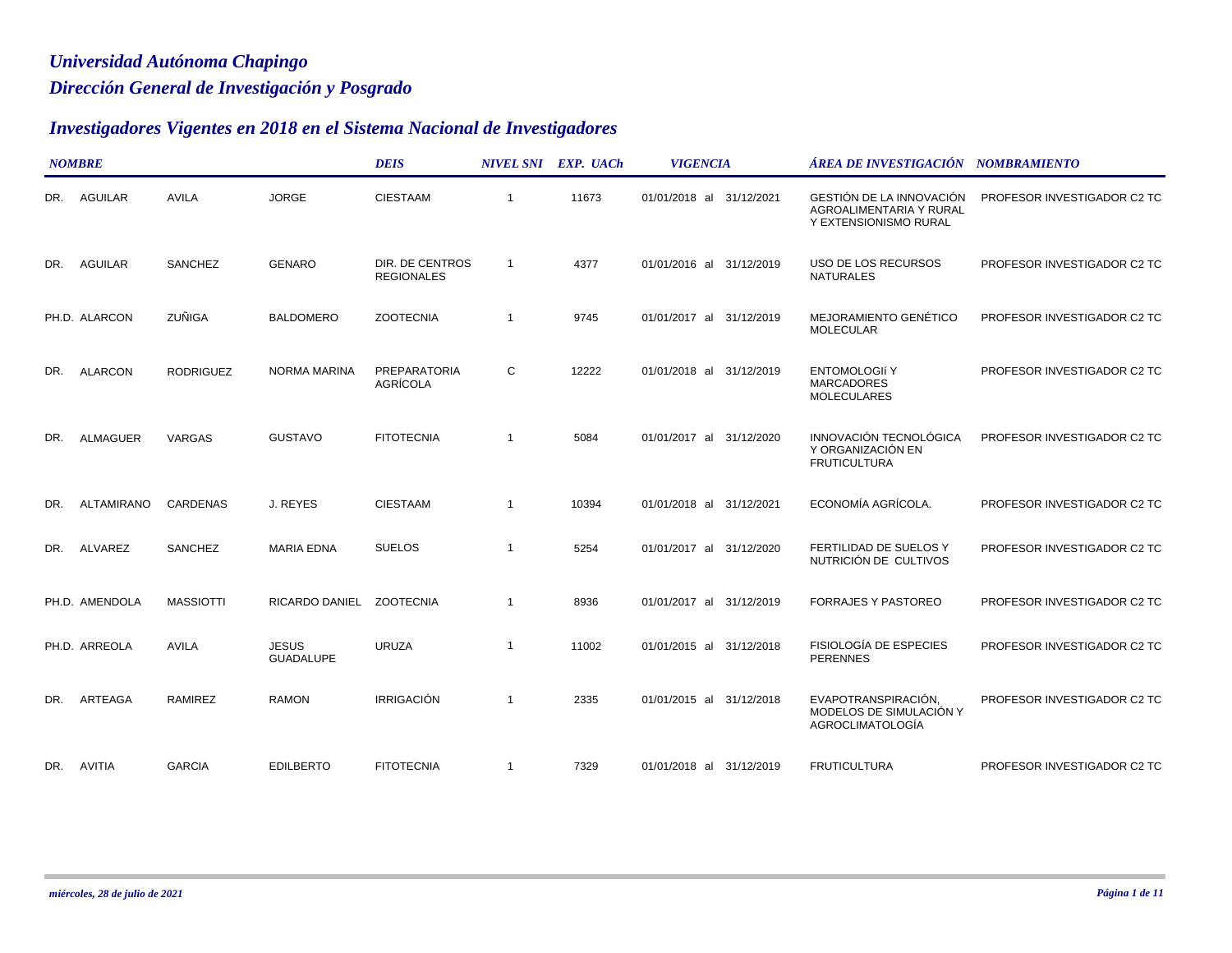|     | <b>NOMBRE</b>     |                  |                                     | <b>DEIS</b>                                  |                | NIVEL SNI EXP. UACh | <b>VIGENCIA</b>             | ÁREA DE INVESTIGACIÓN NOMBRAMIENTO                                                     |                             |
|-----|-------------------|------------------|-------------------------------------|----------------------------------------------|----------------|---------------------|-----------------------------|----------------------------------------------------------------------------------------|-----------------------------|
| DR. | <b>BACA</b>       | <b>DEL MORAL</b> | <b>JULIO</b>                        | <b>CRUPY</b>                                 | $\overline{1}$ | 4567                | 01/01/2016 al 31/12/2019    | DESARROLLO RURAL<br>REGIONAL, SEGURIDAD Y<br>SOBERANÍA ALIMENTARIA                     | PROFESOR INVESTIGADOR C2 TC |
| DR. | <b>BARRERA</b>    | <b>RODRIGUEZ</b> | ARIADNA ISABEL                      | <b>PREPARATORIA</b><br>AGRÍCOLA              | С              | 13242               | 01/01/2017 al<br>31/12/2018 | DESARROLLO AGRÍCOLA<br><b>REGIONAL</b>                                                 | PROFESOR INVESTIGADOR C2 TC |
| DR. | <b>BARRIENTOS</b> | <b>PRIEGO</b>    | ALEJANDRO<br><b>FACUNDO</b>         | <b>FITOTECNIA</b>                            | $\overline{2}$ | 9274                | 01/01/2018 al 31/12/2022    | <b>FRUTICULTURA</b>                                                                    | PROFESOR INVESTIGADOR C2 TC |
| DR. | <b>BERNAL</b>     | <b>MARIN</b>     | <b>TULA</b>                         | PREPARATORIA<br>AGRÍCOLA                     | $\overline{1}$ | 13341               | 01/01/2016 al 31/12/2018    | <b>ASTRONOMÍA Y</b><br><b>GRAVITACIÓN</b>                                              | PROFESOR INVESTIGADOR C2 TC |
| DR. | <b>BLANCO</b>     | <b>MACIAS</b>    | <b>FIDEL</b>                        | CRUCEN                                       | $\overline{1}$ | 5572                | 01/01/2018 al<br>31/12/2021 | NUTRICIÓN VEGETAL,<br>ECOLOGÍA Y CAMBIO<br><b>CLIMATICO</b>                            | PROFESOR INVESTIGADOR C2 TC |
| DR. | <b>BORJA</b>      | DE LA ROSA       | MA. AMPARO<br><b>MAXIMA</b>         | <b>DIV. DE CIENCIAS</b><br><b>FORESTALES</b> | $\overline{1}$ | 2200                | 01/01/2015 al 31/12/2018    | ANATOMÍA Y TECNOLOGÍA<br>DE LA MADERA                                                  | PROFESOR INVESTIGADOR C2 TC |
| DR. | <b>BUENDIA</b>    | <b>ESPINOZA</b>  | <b>JULIO CESAR</b>                  | <b>SUELOS</b>                                | $\mathsf{C}$   | 12711               | 01/01/2018 al 31/12/2020    | ESTADÍSTICA APLICADA                                                                   | PROFESOR INVESTIGADOR C2 TC |
| DR. | CAAMAL            | <b>CAUICH</b>    | <b>IGNACIO</b>                      | <b>DICEA</b>                                 | $\overline{1}$ | 8204                | 01/01/2018 al 31/12/2021    | ECONOMÍA AGRÍCOLA Y<br>ECONOMÍA DEL                                                    | PROFESOR INVESTIGADOR C2 TC |
| DR. | CASTILLO          | <b>GONZALEZ</b>  | ANA MARIA                           | <b>FITOTECNIA</b>                            | $\overline{1}$ | 5604                | 01/01/2015 al 31/12/2018    | FISIOLOGÍA Y NUTRICIÓN DE<br>FRUTALES Y ORNAMENTALES                                   | PROFESOR INVESTIGADOR C2 TC |
| DR. | CASTRO            | <b>BRINDIS</b>   | <b>ROGELIO</b>                      | <b>FITOTECNIA</b>                            | $\overline{1}$ | 9705                | 01/01/2017 al<br>31/12/2020 | NUTRICIÓN VEGETAL-<br><b>OLERICULTURA</b>                                              | PROFESOR INVESTIGADOR C2 TC |
| DR. | <b>CERVANTES</b>  | <b>ESCOTO</b>    | <b>FERNANDO</b>                     | <b>CIESTAAM</b>                              | $\overline{1}$ | 6260                | 01/01/2017 al 31/12/2020    | CADENA AGROINDUSTRIAL<br><b>LECHERAY</b><br>SOCIOECONOMÍA DE LA<br>PRODUCCIÓN PECUARIA | PROFESOR INVESTIGADOR C2 TC |
| DR. | <b>CIBRIAN</b>    | <b>TOVAR</b>     | DAVID                               | DIV. DE CIENCIAS<br><b>FORESTALES</b>        | -1             | 2356                | 01/01/2012 al 31/12/2026    | DASONOMÍA (PRODUCCIÓN<br>FORESTAL)                                                     | PROFESOR INVESTIGADOR C2 TC |
|     | PH.D. COLINAS     | <b>LEON</b>      | <b>MARIA TERESA</b><br><b>BERYL</b> | <b>FITOTECNIA</b>                            | $\overline{2}$ | 4516                | 01/01/2011 al 31/12/2025    | FISIOLOGIA VEGETAL Y DE<br>POSCOSECHA                                                  | PROFESOR INVESTIGADOR C2 TC |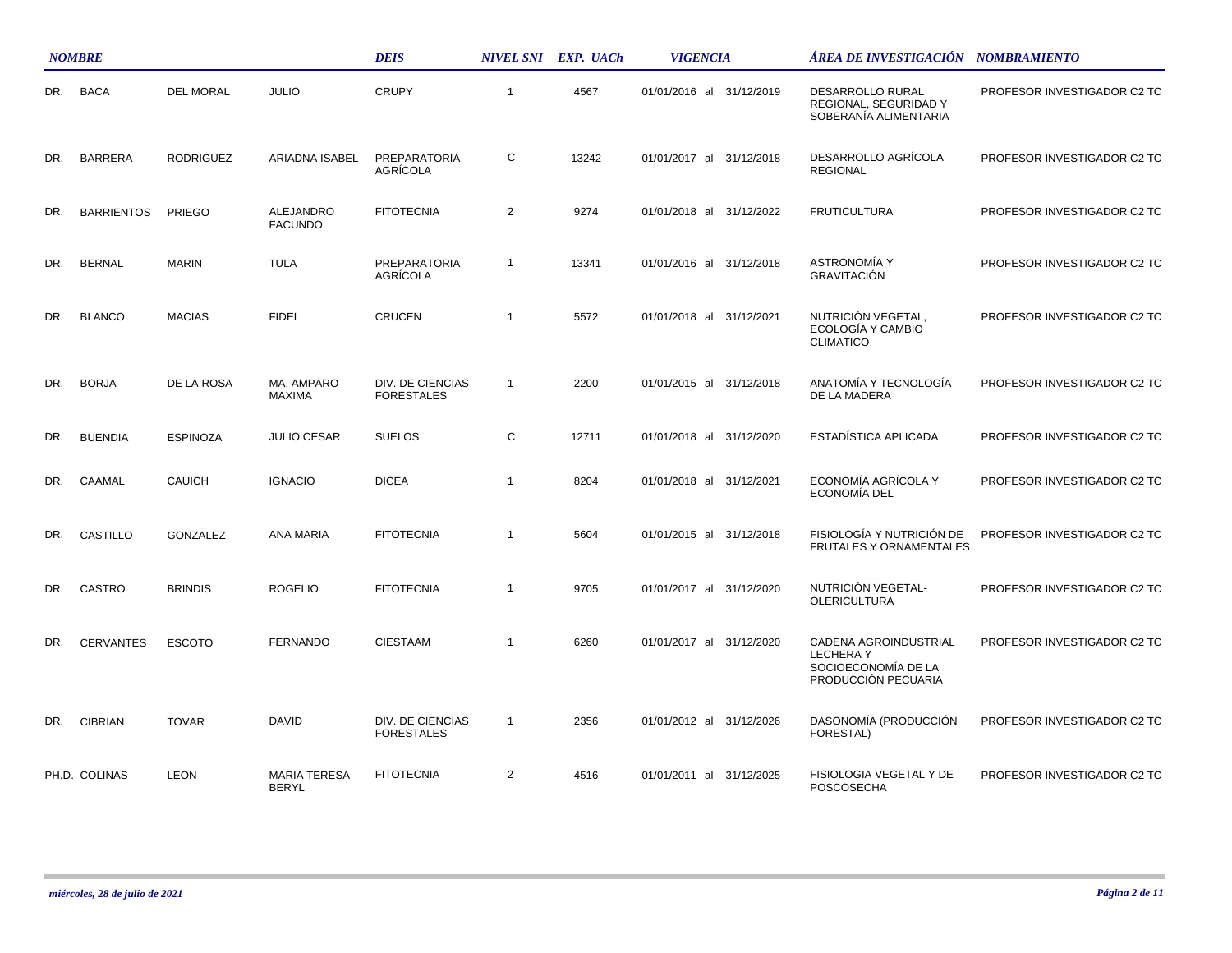|     | <b>NOMBRE</b>    |                  |                                    | <b>DEIS</b>                             |                | NIVEL SNI EXP. UACh | <b>VIGENCIA</b>             | ÁREA DE INVESTIGACIÓN NOMBRAMIENTO                                                                                                                                |                             |
|-----|------------------|------------------|------------------------------------|-----------------------------------------|----------------|---------------------|-----------------------------|-------------------------------------------------------------------------------------------------------------------------------------------------------------------|-----------------------------|
| DR. | <b>CONTRERAS</b> | CRUZ             | <b>LUIS FERNANDO</b>               | <b>FITOTECNIA</b>                       | C              | 12816               | 01/01/2018 al 31/12/2020    | MUESTREO ESTADISTICO Y<br>MODELACIÓN ESTADÍSTICA                                                                                                                  | PROFESOR INVESTIGADOR C2 TC |
| DR. | CORRALES         | <b>GARCIA</b>    | <b>JOSE JOEL</b><br><b>ENRIQUE</b> | DEPTO. DE ING.<br><b>AGROINDUSTRIAL</b> | $\overline{1}$ | 3858                | 01/01/2016 al 31/12/2018    | FISIOLOGÍA Y TECNOLOGÍA<br>POSTCOSECHA DE FRUTAS<br>Y HORTALIZAS                                                                                                  | PROFESOR INVESTIGADOR C2 TC |
| DR. | <b>CORTES</b>    | CARREÑO          | JOSE CRUZ JORGE PREPARATORIA       | AGRÍCOLA                                | C              | 12310               | 01/01/2017 al<br>31/12/2019 | FILOSOFÍA POLÍTICA                                                                                                                                                | PROFESOR INVESTIGADOR C2 TC |
| DR. | <b>CRISTOBAL</b> | <b>ACEVEDO</b>   | DAVID                              | <b>SUELOS</b>                           | $\overline{1}$ | 5120                | 01/01/2017 al 31/12/2020    | MANEJO DE SUELOS Y AGUA                                                                                                                                           | PROFESOR INVESTIGADOR C2 TC |
| DR. | CRUZ             | <b>LEON</b>      | <b>ARTEMIO</b>                     | DIR. DE CENTROS<br><b>REGIONALES</b>    | $\overline{2}$ | 3611                | 01/01/2018 al 31/12/2021    | AGRICULTURA TRADICIONAL,<br>RECURSOS GENÉTICOS Y<br>DESARROLLO RURAL                                                                                              | PROFESOR INVESTIGADOR C2 TC |
|     | PH.D. CRUZ       | CASTILLO         | JUAN GUILLERMO CRUO                |                                         | $\overline{2}$ | 9921                | 01/01/2014 al 31/12/2018    | <b>CIENCIAS HORTICOLAS</b>                                                                                                                                        | PROFESOR INVESTIGADOR C2 TC |
| DR. | <b>CUEVAS</b>    | <b>SANCHEZ</b>   | <b>JESUS AXAYACATL FITOTECNIA</b>  |                                         | $\overline{1}$ | 3884                | 01/01/2018 al 31/12/2021    | <b>ETNOBOTÁNICA</b>                                                                                                                                               | PROFESOR INVESTIGADOR C2 TC |
| DR. | <b>CHAVEZ</b>    | ARELLANO         | <b>MARIA EUGENIA</b>               | <b>PREPARATORIA</b><br>AGRÍCOLA         | $\overline{1}$ | 4771                | 01/01/2017 al 31/12/2020    | <b>ESTUDIOS CULTURALES:</b><br><b>CUESTIONES ÉTNICAS,</b><br><b>GENERO</b>                                                                                        | PROFESOR INVESTIGADOR C2 TC |
| DR. | <b>ESPEJEL</b>   | GARCÍA           | <b>ANASTACIO</b>                   | DEPTO. DE ING.<br><b>AGROINDUSTRIAL</b> | C              | 13456               | 01/01/2017 al 31/12/2019    | <b>INNOVACIÓN Y</b><br><b>COMPETITIVIDAD EN LA</b><br>AGROINDUSTRIA,<br>VALORACIÓN DE<br>PRODUCTOS ARTESANALES,<br>ANÁLISIS DE CADENAS<br><b>AGROALIMENTARIAS</b> | PROFESOR INVESTIGADOR C2 TC |
| DR. | <b>ESPINOSA</b>  | <b>SOLARES</b>   | <b>TEODORO</b>                     | DEPTO. DE ING.<br>AGROINDUSTRIAL        | $\overline{2}$ | 5439                | 01/01/2015 al 31/12/2018    | INGENIERÍA DE<br><b>BIOPROCESOS</b>                                                                                                                               | PROFESOR INVESTIGADOR C2 TC |
| DR. | <b>FLORES</b>    | <b>HERNANDEZ</b> | ARNOLDO                            | <b>URUZA</b>                            | $\overline{1}$ | 5922                | 01/01/2018 al 31/12/2021    | MEJORAMIENTO GENÉTICO Y<br><b>BIOQUÍMICO DE PLANTAS DE</b><br>ZONAS ÁRIDAS                                                                                        | PROFESOR INVESTIGADOR C2 TC |
| DR. | <b>GALLEGOS</b>  | VAZQUEZ          | <b>CLEMENTE</b>                    | <b>CRUCEN</b>                           | $\overline{2}$ | 3804                | 01/01/2016 al 31/12/2019    | <b>AGRICULTURA EN ZONAS</b><br><b>ÁRIDAS</b>                                                                                                                      | PROFESOR INVESTIGADOR C2 TC |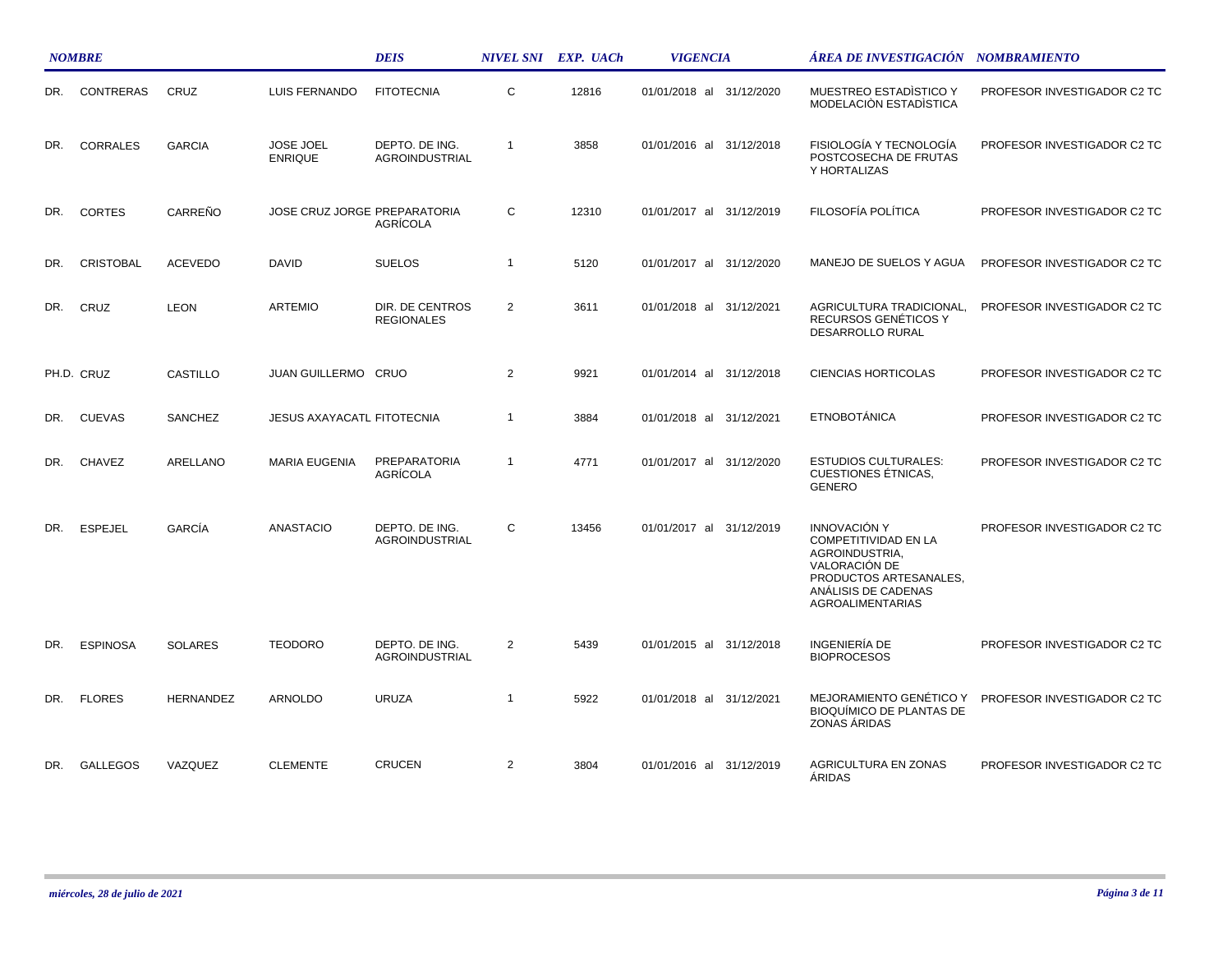|     | <b>NOMBRE</b>    |                 |                                    | <b>DEIS</b>                           |                | NIVEL SNI EXP. UACh | <b>VIGENCIA</b>          | ÁREA DE INVESTIGACIÓN - NOMBRAMIENTO                                                             |                                     |
|-----|------------------|-----------------|------------------------------------|---------------------------------------|----------------|---------------------|--------------------------|--------------------------------------------------------------------------------------------------|-------------------------------------|
| DR. | <b>GARCIA</b>    | <b>MATEOS</b>   | <b>MARIA DEL</b><br><b>ROSARIO</b> | <b>FITOTECNIA</b>                     | $\overline{2}$ | 1225                | 01/01/2015 al 31/12/2018 | ACTIVIDAD BIOLÓGICA DE<br>PRODUCTOS NATURALES                                                    | PROFESOR INVESTIGADOR C2 TC         |
| DR. | <b>GARCÍA</b>    | GARCÍA          | <b>ANTONINO</b>                    | <b>URUSSE</b>                         | $\overline{1}$ | 12679               | 01/01/2017 al 31/12/2019 | <b>GESTIÓN SOCIAL DE</b><br>RECURSOS NATURALES EN<br><b>CUENCAS</b>                              | PROFESOR INVESTIGADOR C2 TC         |
| DR. | <b>GOMEZ</b>     | <b>MARTINEZ</b> | <b>EMANUEL</b>                     | <b>URUSSE</b>                         | $\overline{1}$ | 12870               | 01/01/2018 al 31/12/2020 | SOCIOLOGÍA RURAL Y<br>ANTROPOLOGÍA APLICADA<br>AL DESARROLLO RURAL                               | PROFESOR INVESTIGADOR C2 TC         |
| DR. | <b>GOMEZ</b>     | CRUZ            | <b>MANUEL ANGEL</b>                | <b>CIESTAAM</b>                       | $\overline{2}$ | 3767                | 01/01/2010 al 30/12/2024 | ECONOMÍA Y POLÍTICAS<br><b>PUBLICAS</b>                                                          | PROFESOR INVESTIGADOR C2 TC         |
| DR. | <b>GOMEZ</b>     | <b>DIAZ</b>     | <b>JESUS DAVID</b>                 | <b>SUELOS</b>                         | $\overline{1}$ | 6261                | 01/01/2016 al 31/12/2019 | EDAFOLOGÍA, RECURSOS<br>NATURALES Y CAMBIO<br><b>CLIMÁTICO</b>                                   | PROFESOR INVESTIGADOR C2 TC         |
| DR. | GONZALEZ         | GARDUÑO         | <b>ROBERTO</b>                     | <b>URUSSE</b>                         | $\overline{1}$ | 10519               | 01/01/2016 al 31/12/2018 | PARASITOLOGÍA<br><b>VETERINARIA Y</b><br>MEJORAMIENTO GENÉTICO<br>ANIMAL                         | PROFESOR INVESTIGADOR C2 TC         |
| DR. | GONZALEZ         | <b>CERON</b>    | <b>FERNANDO</b>                    | <b>ZOOTECNIA</b>                      | C              | 13198               | 01/01/2016 al 31/12/2018 | MEJORAMIENTO GENÉTICO<br>ANIMAL CON ENFASIS EN<br>AVES Y CONEJOS                                 | PROFESOR INVESTIGADOR B2 TC         |
| DR. | GONZALEZ         | <b>MUÑOZ</b>    | SERGIO SEGUNDO ZOOTECNIA           |                                       | 3              | 6134                | 23/07/2009 al 31/12/2024 | NUTRICIÓN DE RUMIANTES                                                                           | PROFESOR INVESTIGADOR C2<br>P/ASIG. |
| DR. | <b>GRANADOS</b>  | <b>SANCHEZ</b>  | <b>DIODORO</b>                     | DIV. DE CIENCIAS<br><b>FORESTALES</b> | $\overline{1}$ | 990                 | 01/01/2015 al 31/12/2018 | <b>CIENCIAS FORESTALES Y</b><br>RECURSOS NATURALES                                               | PROFESOR INVESTIGADOR C2 TC         |
| DR. | <b>GUERRA</b>    | <b>RAMIREZ</b>  | <b>DIANA</b>                       | <b>PREPARATORIA</b><br>AGRÍCOLA       | $\overline{1}$ | 5944                | 01/01/2017 al 31/12/2019 | PRODUCTOS NATURALES.<br>ACTIVIDAD ANTIOXIDANTE<br>DE PLANTAS Y FRUTOS,<br><b>BIOCOMBUSTIBLES</b> | PROFESOR INVESTIGADOR C2 TC         |
| DR. | <b>GUTIERREZ</b> | <b>GALLEGOS</b> | <b>JORGE ALBERTO</b>               | PREPARATORIA<br>AGRÍCOLA              | С              | 11437               | 01/01/2017 al 31/12/2019 | TAXONOMÍA Y SISTEMÁTICA<br>VEGETAL.                                                              | PROFESOR INVESTIGADOR C2 TC         |
| DR. | HAHN             | <b>SCHLAM</b>   | <b>FEDERICO FELIX</b>              | <b>IRRIGACIÓN</b>                     | $\overline{2}$ | 10840               | 01/01/2014 al 31/12/2018 | <b>BIOSISTEMAS, SENSORES Y</b><br><b>CONTROLES</b>                                               | PROFESOR INVESTIGADOR C2 TC         |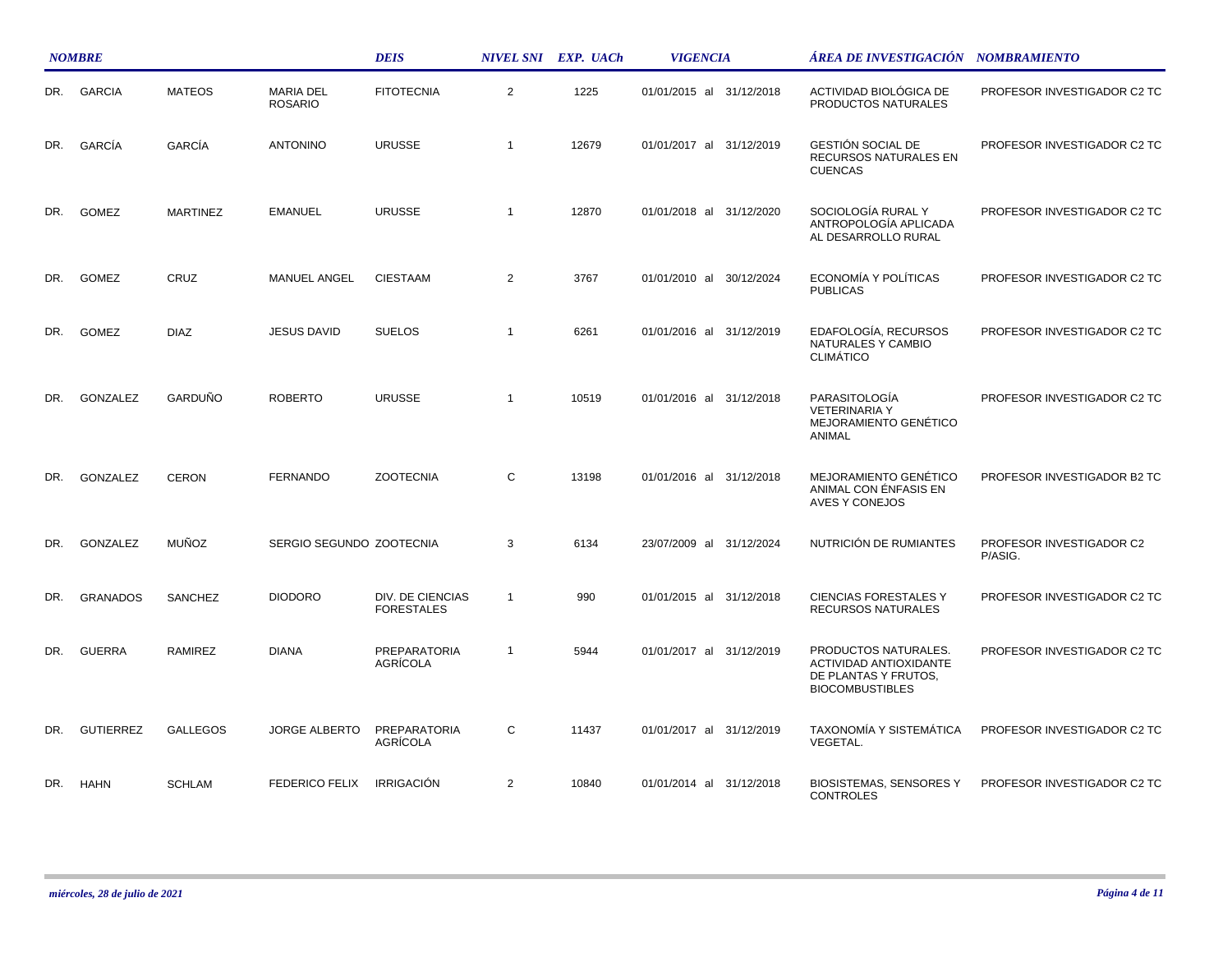|     | <b>NOMBRE</b> |                  |                                               | <b>DEIS</b>                              |                | NIVEL SNI EXP. UACh | <b>VIGENCIA</b>             | ÁREA DE INVESTIGACIÓN NOMBRAMIENTO                                                                                       |                             |  |
|-----|---------------|------------------|-----------------------------------------------|------------------------------------------|----------------|---------------------|-----------------------------|--------------------------------------------------------------------------------------------------------------------------|-----------------------------|--|
| DR. | HERNANDEZ     | <b>RODRIGUEZ</b> | LANDY                                         | <b>PREPARATORIA</b><br>AGRÍCOLA          | C              | 11346               | 01/01/2016 al 31/12/2018    | <b>CIENCIAS DE LA</b><br>TECNOLOGÍA, TECNOLOGÍA<br>DE LA ALIMENTACIÓN Y<br>ALIMENTOS FUNCIONALES E<br><b>INNOVADORES</b> | PROFESOR INVESTIGADOR C2 TC |  |
| DR. | HERNANDEZ     | <b>ACOSTA</b>    | <b>ELIZABETH</b>                              | <b>SUELOS</b>                            | $\overline{1}$ | 11097               | 01/01/2018 al 31/12/2021    | IMPACTO, CONTAMINACIÓN<br>Y RESTAURACIÓN<br>AMBIENTAL                                                                    | PROFESOR INVESTIGADOR C2 TC |  |
|     | PH.D. IBAÑEZ  | <b>CASTILLO</b>  | LAURA ALICIA                                  | <b>IRRIGACIÓN</b>                        | $\mathbf{1}$   | 10646               | 01/01/2018 al 31/12/2021    | <b>CONTROLY</b><br>APROVECHAMIENTOS DE<br>LOS RECURSOS HIDRÍCOS                                                          | PROFESOR INVESTIGADOR C2 TC |  |
| DR. | LARA          | <b>BUENO</b>     | ALEJANDRO                                     | <b>ZOOTECNIA</b>                         | $\mathbf{1}$   | 5052                | 01/01/2016 al 31/12/2018    | NUTRICIÓN Y PRODUCCIÓN<br>ANIMAL                                                                                         | PROFESOR INVESTIGADOR C2 TC |  |
| DR. | LEGARIA       | <b>SOLANO</b>    | <b>JUAN PORFIRIO</b>                          | <b>FITOTECNIA</b>                        | $\overline{1}$ | 10645               | 01/01/2017 al 31/12/2020    | CARACTERIZACIÓN DE<br>RECURSOS FITOGENÉTICOS                                                                             | PROFESOR INVESTIGADOR C2 TC |  |
|     | PH.D. LEOS    | <b>RODRÍGUEZ</b> | <b>JUAN ANTONIO</b>                           | <b>DICEA</b>                             | 2              | 2174                | 01/01/2018 al 31/12/2021    | POLÍTICAS PUBLICAS Y<br>COMERCIO INTERNACIONAL                                                                           | PROFESOR INVESTIGADOR C2 TC |  |
| DR. | LEYVA         | <b>MIR</b>       |                                               | SANTOS GERARDO PARASITOLOGÍA<br>AGRÍCOLA | 2              | 4782                | 01/01/2015 al 31/12/2018    | MICOLOGÍA AGRÍCOLA                                                                                                       | PROFESOR INVESTIGADOR C2 TC |  |
| DR. | <b>LOBATO</b> | <b>CALLEROS</b>  | CONSUELO SILVIA PREPARATORIA<br><b>OLIVIA</b> | AGRÍCOLA                                 | 3              | 2392                | 01/01/2018 al<br>31/12/2022 | REOLOGÍA DE ALIMENTOS.<br><b>PROPIEDADES</b><br><b>FISICOQUÍMICAS DE</b><br><b>SISTEMAS DISPERSOS</b>                    | PROFESOR INVESTIGADOR C2 TC |  |
|     | PH.D. LOPEZ   | ORDAZ            | <b>RUFINO</b>                                 | <b>ZOOTECNIA</b>                         | $\mathbf{1}$   | 5423                | 01/01/2015 al 31/12/2018    | NUTRICIÓN DE RUMIANTES                                                                                                   | PROFESOR INVESTIGADOR C2 TC |  |
| DR. | LOPEZ         | VALDEZ           | <b>LUIS GERMAN</b>                            | <b>PREPARATORIA</b><br>AGRÍCOLA          | C              | 12964               | 01/01/2017 al 31/12/2018    | EXPLORACIÓN DE<br>METODOLOGÍAS DE<br>MACROCICLACIÓN, EN<br>PÉPTIDOS SINTÉTICOS                                           | PROFESOR INVESTIGADOR C2 TC |  |
|     | PH.D. LOPEZ   | CRUZ             | <b>IRINEO LORENZO</b>                         | PREPARATORIA<br>AGRÍCOLA                 | $\overline{2}$ | 5605                | 01/01/2015 al 31/12/2018    | MODELACIÓN,<br>OPTIMIZACIÓN Y CONTROL<br>DE SISTEMAS                                                                     | PROFESOR INVESTIGADOR C2 TC |  |
| DR. | LOPEZ         | <b>SANTOS</b>    | ARMANDO                                       | <b>URUZA</b>                             | $\mathbf{1}$   | 5904                | 01/01/2017 al 31/12/2020    | USO Y MANEJO DE AGUA,<br>SUELO Y ENERGÍA                                                                                 | PROFESOR INVESTIGADOR C2 TC |  |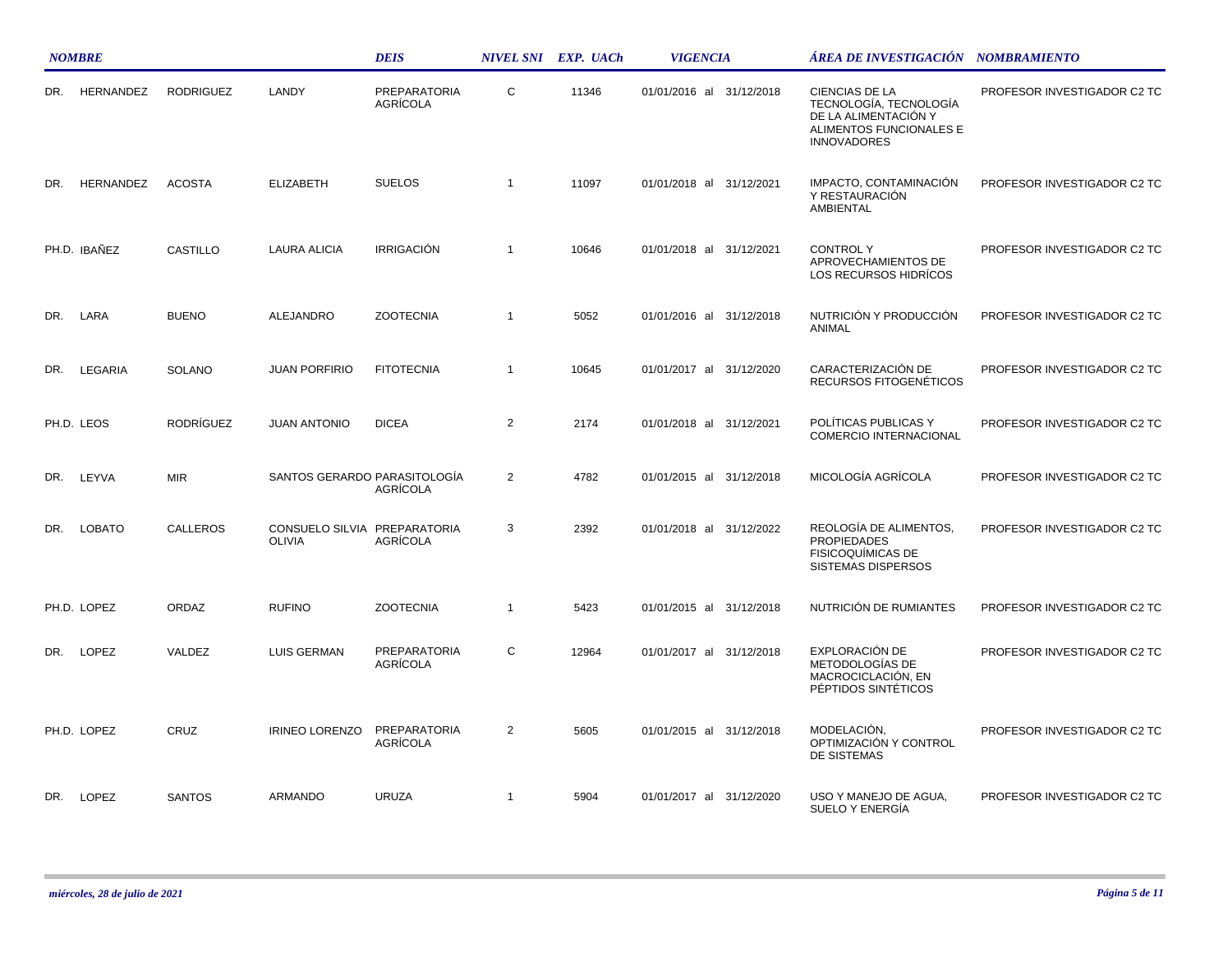|     | <b>NOMBRE</b>    |                  |                            | <b>DEIS</b>               |                | NIVEL SNI EXP. UACh | <b>VIGENCIA</b>          | ÁREA DE INVESTIGACIÓN – NOMBRAMIENTO                                                        |                                     |
|-----|------------------|------------------|----------------------------|---------------------------|----------------|---------------------|--------------------------|---------------------------------------------------------------------------------------------|-------------------------------------|
| DR. | LOZOYA           | SALDAÑA          | <b>HECTOR</b>              | <b>FITOTECNIA</b>         | 3              | 4546                | 01/01/2011 al 31/12/2025 | FITOPATOLOGÍA EN<br><b>AGRONOMIA</b>                                                        | PROFESOR INVESTIGADOR C2 TC         |
| DR. | <b>LUCIO</b>     | LOPEZ            | CARLOS FEDERICO CRUCO      |                           | $\overline{1}$ | 13173               | 01/01/2018 al 31/12/2020 | DIVERSIDAD BIOCULTURAL,<br><b>CONFLICTOS</b><br>SOCIOAMBIENTALES Y<br>MOVIMIENTOS INDÍGENAS | PROFESOR INVESTIGADOR C2 TC         |
|     | DR. LLANOS       | <b>HERNANDEZ</b> | LUIS                       | PREPARATORIA<br>AGRÍCOLA  | $\overline{1}$ | 4773                | 01/01/2016 al 31/12/2019 | <b>TERRITORIO Y ACTORES</b><br>SOCIALES EN EL MEDIO<br><b>RURAL</b>                         | PROFESOR INVESTIGADOR C2 TC         |
| DR. | <b>MALDONADO</b> | SIMAN            | EMA DE JESUS               | <b>ZOOTECNIA</b>          | $\overline{1}$ | 5911                | 01/01/2017 al 31/12/2020 | <b>INOCUIDAD ALIMENTARIA Y</b><br>SANIDAD ANIMAL                                            | PROFESOR INVESTIGADOR C2 TC         |
|     | PH.D. MARBAN     | <b>MENDOZA</b>   | <b>NAHUM</b>               | PARASITOLOGÍA<br>AGRÍCOLA | $\overline{2}$ | 10152               | 01/01/2006 al 31/12/2020 | NEMATOLOGIA - MANEJO<br><b>INTEGRADO DE PLAGAS</b>                                          | PROFESOR INVESTIGADOR C2 TC         |
| DR. | <b>MARTINEZ</b>  | <b>DAMIAN</b>    | <b>MARIA TERESA</b>        | <b>FITOTECNIA</b>         | $\overline{1}$ | 9671                | 01/01/2016 al 31/12/2019 | FISIOLOGÍA Y TECNOLOGÍA<br><b>POSTCOSECHA</b>                                               | PROFESOR INVESTIGADOR C2 TC         |
| DR. | <b>MARTINEZ</b>  | GONZALEZ         | ENRIQUE GENARO CIESTAAM    |                           | С              | 13308               | 01/01/2018 al 31/12/2019 | ANÁLISIS DEL CAMBIO<br>TECNOLÓGICO EN LA<br><b>AGRICULTURA</b>                              | PROFESOR INVESTIGADOR C2 TC         |
| DR. | <b>MARTINEZ</b>  | <b>SOLIS</b>     | JUAN                       | <b>FITOTECNIA</b>         | $\overline{1}$ | 8987                | 01/01/2016 al 31/12/2018 | PRODUCCIÓN Y<br>TECNOLOGÍA DE SEMILLAS                                                      | PROFESOR INVESTIGADOR C2 TC         |
| DR. | MENDOZA          | <b>PEDROZA</b>   | <b>SERGIO IBAN</b>         | <b>ZOOTECNIA</b>          | C              | 11003               | 01/01/2016 al 31/12/2018 | <b>FORRAJES</b>                                                                             | PROFESOR INVESTIGADOR C2<br>P/ASIG. |
|     | PH.D. MEZA       | <b>HERRERA</b>   | CESAR ALBERTO URUZA        |                           | 2              | 5783                | 01/01/2016 al 31/12/2019 | FISIOLOGÍA ANIMAL, ESTADO<br>METABÓLICO-<br><b>REPRODUCCIÓN</b>                             | PROFESOR INVESTIGADOR C2 TC         |
| DR. | <b>MIRANDA</b>   | ROMERO           | LUIS ALBERTO               | <b>ZOOTECNIA</b>          | $\overline{1}$ | 6273                | 01/01/2017 al 31/12/2019 | MICROBIOLOGÍA PECUARIA                                                                      | PROFESOR INVESTIGADOR C2 TC         |
| DR. | MONTERROSO RIVAS |                  | ALEJANDRO<br><b>ISMAEL</b> | <b>SUELOS</b>             | $\overline{1}$ | 10714               | 01/01/2016 al 31/12/2018 | MANEJO DE RECURSOS<br>NATURALES Y CAMBIO<br><b>CLIMATICO</b>                                | PROFESOR INVESTIGADOR C2 TC         |
|     | DR. MORENO       | PEREZ            | ESAU DEL CARMEN FITOTECNIA |                           | $\overline{1}$ | 10940               | 01/01/2015 al 31/12/2018 | <b>OLERICULTURA</b>                                                                         | PROFESOR INVESTIGADOR C2 TC         |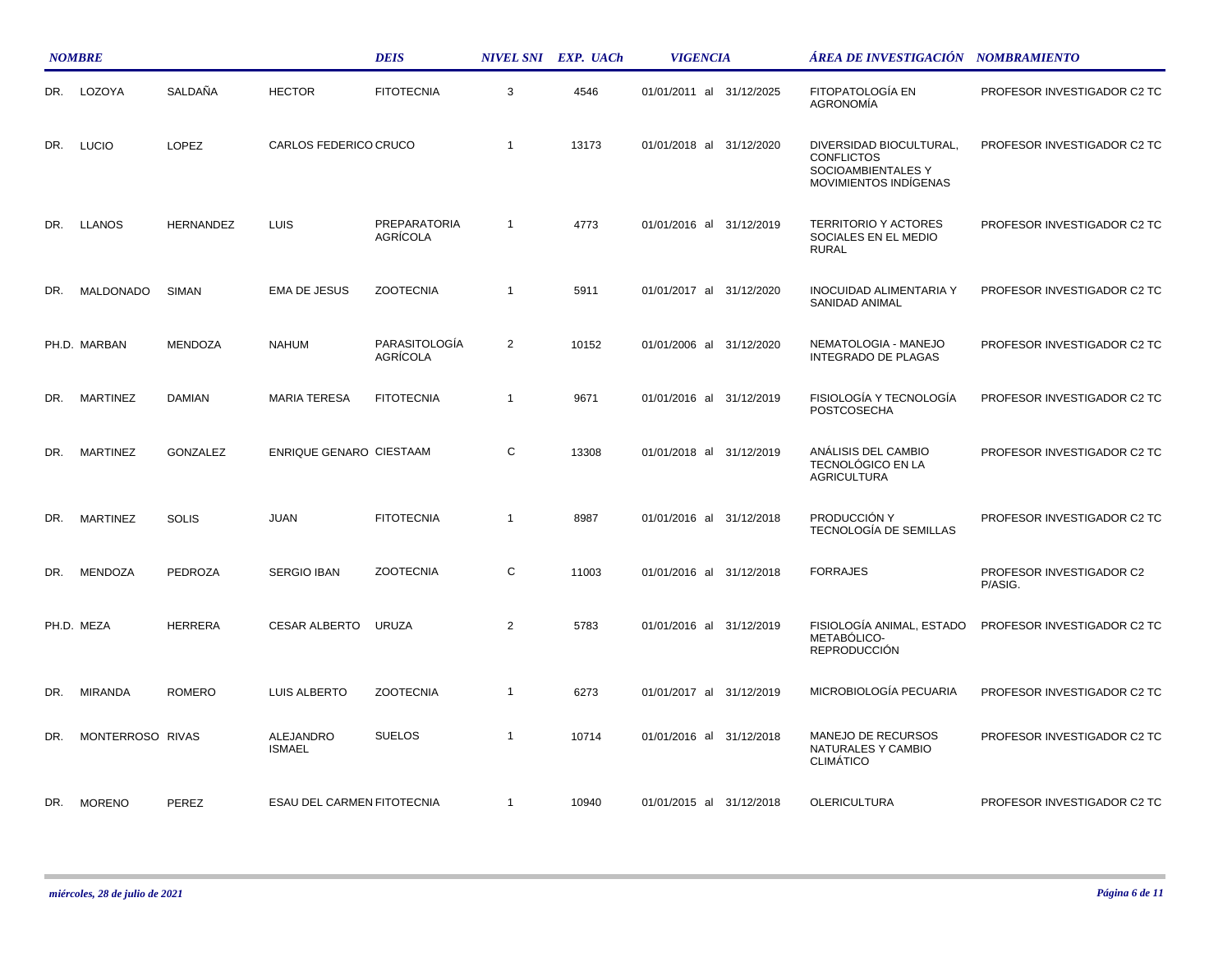|     | <b>NOMBRE</b>   |                  |                                        | <b>DEIS</b>                             |                | NIVEL SNI EXP. UACh | <b>VIGENCIA</b>          | ÁREA DE INVESTIGACIÓN    NOMBRAMIENTO                                   |                             |
|-----|-----------------|------------------|----------------------------------------|-----------------------------------------|----------------|---------------------|--------------------------|-------------------------------------------------------------------------|-----------------------------|
| DR. | MUÑOZ           | <b>RODRIGUEZ</b> | <b>MANRRUBIO</b>                       | <b>CIESTAAM</b>                         | $\overline{1}$ | 9051                | 01/01/2018 al 31/12/2021 | <b>GESTIÓN DE INNOVACIÓN</b>                                            | PROFESOR INVESTIGADOR C2 TC |
| DR. | <b>NIETO</b>    | ANGEL            | <b>RAUL</b>                            | <b>FITOTECNIA</b>                       | $\overline{1}$ | 4319                | 01/01/2017 al 31/12/2020 | CARACTERIZACIÓN DE<br>RECURSOS FITOGENÉTICOS                            | PROFESOR INVESTIGADOR C2 TC |
|     | PH.D. NUNEZ     | <b>DOMINGUEZ</b> | RAFAEL                                 | <b>ZOOTECNIA</b>                        | $\overline{2}$ | 4217                | 01/01/2016 al 31/12/2019 | MEJORAMIENTO GENÉTICO<br>ANIMAL                                         | PROFESOR INVESTIGADOR C2 TC |
| DR. | NUÑEZ           | <b>VERA</b>      | <b>MIRIAM AIDE</b>                     | CRUCO                                   | $\overline{1}$ | 5855                | 01/01/2018 al 31/12/2021 | MUJER, GÉNERO Y<br>DESARROLLO RURAL                                     | PROFESOR INVESTIGADOR C2 TC |
| DR. | <b>OCAMPO</b>   | <b>LEDESMA</b>   | <b>JORGE GUSTAVO</b>                   | PREPARATORIA<br><b>AGRÍCOLA</b>         | C              | 1185                | 01/01/2018 al 31/12/2020 | CAMBIO TECNOLÓGICO E<br><b>HISTORIA AGRARIA</b>                         | PROFESOR INVESTIGADOR C2 TC |
| DR. | ORTEGA          | PACZKA           | RAFAEL ANGEL<br>DEL SAGRADO<br>CORAZON | DIR. DE CENTROS<br><b>REGIONALES</b>    | $\overline{1}$ | 5754                | 01/01/2009 al 31/12/2023 | RECURSOS FITOGENÉTICOS                                                  | PROFESOR INVESTIGADOR C2 TC |
| DR. | <b>OSEGUERA</b> | <b>PARRA</b>     | DAVID                                  | CRUCO                                   | $\overline{1}$ | 5195                | 01/01/2015 al 31/12/2018 | ANTROPOLOGÍA DE LA<br><b>CULTURA</b>                                    | PROFESOR INVESTIGADOR C2 TC |
| DR. | <b>PALACIOS</b> | <b>RANGEL</b>    | <b>MARIA ISABEL</b>                    | DIV. DE CIENCIAS<br><b>FORESTALES</b>   | $\overline{1}$ | 5330                | 01/01/2017 al 31/12/2019 | <b>ESTUDIOS CIENCIA,</b><br>TECNOLOGÍA, SOCIEDAD E<br><b>INNOVACIÓN</b> | PROFESOR INVESTIGADOR C2 TC |
| DR. | PANTELEEVA      |                  | <b>OLGA</b><br>VLADIMIROVNA            | <b>PREPARATORIA</b><br>AGRÍCOLA         | С              | 12810               | 01/01/2018 al 31/12/2020 | <b>INFERENCIA ESTADÍSTICA Y</b><br>NÚMEROS INDICES                      | PROFESOR INVESTIGADOR C2 TC |
| DR. | PEDROZA         | SANDOVAL         | <b>AURELIO</b>                         | <b>URUZA</b>                            | $\overline{1}$ | 2431                | 01/01/2016 al 31/12/2019 | FITOSANIDAD Y TOLERANCIA<br>AL ESTRES EN PLANTAS                        | PROFESOR INVESTIGADOR C2 TC |
| DR. | PEÑA            | <b>LOMELI</b>    | <b>AURELIANO</b>                       | <b>FITOTECNIA</b>                       | $\overline{1}$ | 5078                | 01/01/2017 al 31/12/2020 | <b>GENOTECNIA EN</b><br><b>HORTALIZAS</b>                               | PROFESOR INVESTIGADOR C2 TC |
| DR. | PEREZ           | <b>SOTO</b>      | <b>FRANCISCO</b>                       | <b>DICEA</b>                            | $\overline{1}$ | 5969                | 01/01/2017 al 31/12/2020 | DESARROLLO ECONÓMICO<br>DE MÉXICO                                       | PROFESOR INVESTIGADOR C2 TC |
| DR. | PEREZ           | <b>LOPEZ</b>     | <b>ARTEMIO</b>                         | DEPTO. DE ING.<br><b>AGROINDUSTRIAL</b> | C              | 10965               | 01/01/2018 al 31/12/2020 | FISIOLOGÍA Y TECNOLOGÍA<br>POSTCOSECHA DE FRUTAS<br>Y HORTALIZAS        | PROFESOR INVESTIGADOR C2 TC |
| DR. | <b>PINEDA</b>   | <b>PINEDA</b>    | <b>JOEL</b>                            | <b>SUELOS</b>                           | $\overline{1}$ | 6221                | 01/01/2015 al 31/12/2018 | FERTILIDAD DE SUELOS Y<br>NUTRICIÓN VEGETAL                             | PROFESOR INVESTIGADOR C2 TC |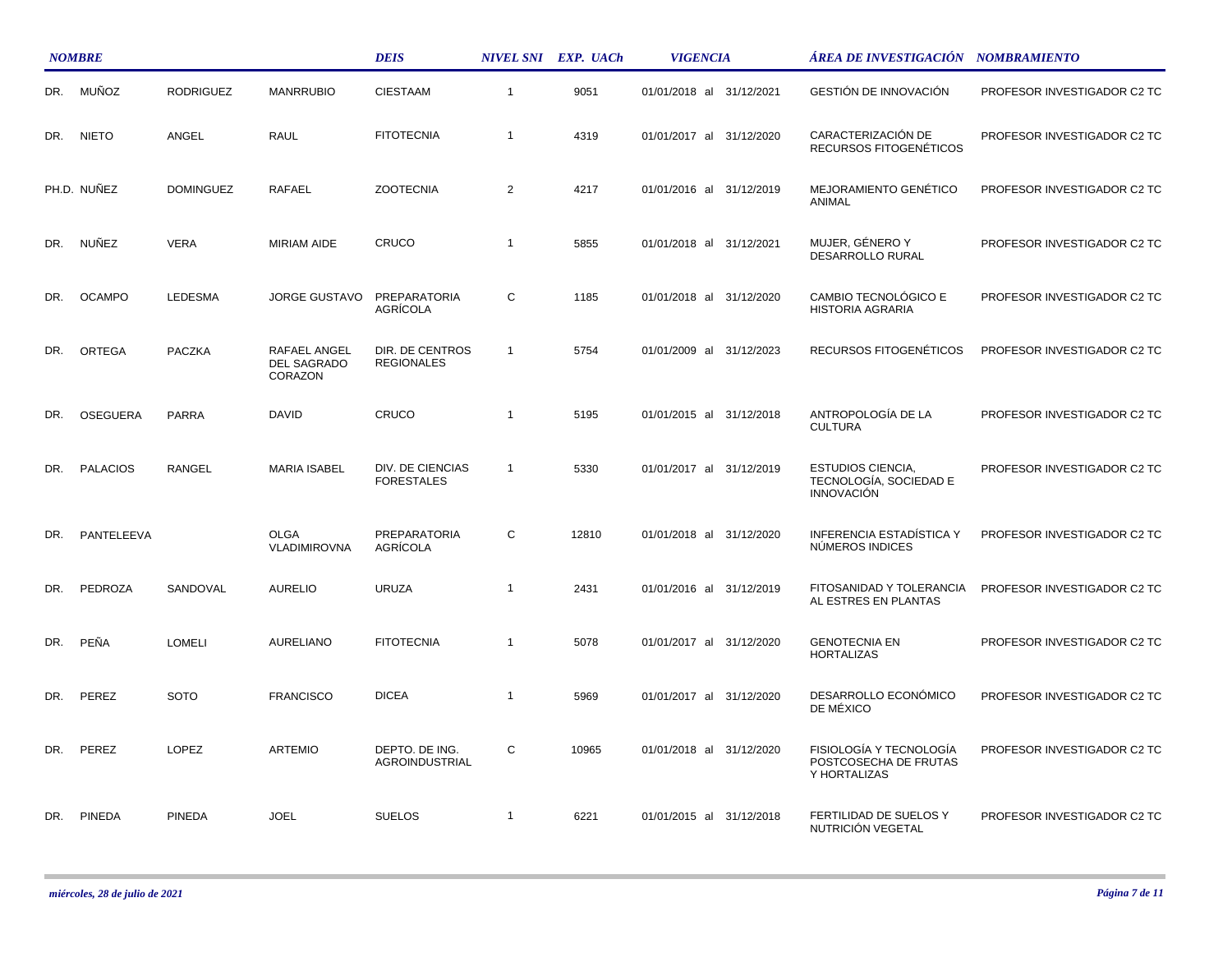|     | <b>NOMBRE</b>    |                 |                      | <b>DEIS</b>                           |                | NIVEL SNI EXP. UACh | <b>VIGENCIA</b>          | ÁREA DE INVESTIGACIÓN NOMBRAMIENTO                                                         |                             |
|-----|------------------|-----------------|----------------------|---------------------------------------|----------------|---------------------|--------------------------|--------------------------------------------------------------------------------------------|-----------------------------|
| DR. | PORTILLO         | VAZQUEZ         | <b>MARCOS</b>        | <b>DICEA</b>                          | $\overline{1}$ | 4852                | 01/01/2017 al 31/12/2020 | ECONOMÍA AGRÍCOLA EN<br><b>ÁREAS MARGINADAS</b>                                            | PROFESOR INVESTIGADOR C2 TC |
| DR. | RAMIREZ          | <b>GARCIA</b>   | ADAN GUILLERMO CRUNO |                                       | $\overline{1}$ | 10729               | 01/01/2018 al 31/12/2020 | <b>GESTIÓN DEL DESARROLLO</b><br><b>TERRITORIAL</b>                                        | PROFESOR INVESTIGADOR C2 TC |
| DR. | RAMIREZ          | SANTIAGO        | <b>CESAR</b>         | DEPTO. DE ING.<br>AGROINDUSTRIAL      | C              | 12594               | 01/01/2017 al 31/12/2018 | PROPIEDADES DE LOS<br><b>ALIMENTOS</b>                                                     | PROFESOR INVESTIGADOR C2 TC |
|     | PH.D. RAMIREZ    | VALVERDE        | <b>RODOLFO</b>       | <b>ZOOTECNIA</b>                      | $\overline{2}$ | 6189                | 01/01/2016 al 31/12/2019 | MEJORAMIENTO GENÉTICO<br>ANIMAL                                                            | PROFESOR INVESTIGADOR C2 TC |
| DR. | RAMIREZ          | <b>MIRANDA</b>  | <b>CESAR ADRIAN</b>  | DIR. DE CENTROS<br><b>REGIONALES</b>  | $\overline{2}$ | 5583                | 01/01/2017 al 31/12/2021 | DESARROLLO RURAL<br><b>REGIONAL</b>                                                        | PROFESOR INVESTIGADOR C2 TC |
|     | PH.D. REBOLLAR   | <b>ALVITER</b>  | ANGEL                | CRUCO                                 | $\overline{1}$ | 9936                | 01/01/2018 al 31/12/2021 | MANEJO DE ENFERMEDADES<br>Y EPIDEMIOLOGÍA                                                  | PROFESOR INVESTIGADOR C2 TC |
| DR. | RENARD           | <b>HUBERT</b>   | <b>GABRIELLE</b>     | MARIE CHRISTINE SOCIOLOGÍA RURAL      | 3              | 3784                | 01/01/2014 al 31/12/2018 | SOCIOLOGÍA RURAL                                                                           | PROFESOR INVESTIGADOR C2 TC |
| DR. | <b>RENDON</b>    | <b>MEDEL</b>    | <b>ROBERTO</b>       | <b>CIESTAAM</b>                       | $\overline{1}$ | 11672               | 01/01/2016 al 31/12/2019 | ANÁLISIS DE REDES DE<br>INNOVACIÓN EN EL SECTOR<br><b>RURAL</b>                            | PROFESOR INVESTIGADOR C2 TC |
| DR. | <b>REYES</b>     | <b>TREJO</b>    | <b>BENITO</b>        | PREPARATORIA<br>AGRÍCOLA              | $\overline{1}$ | 4802                | 01/01/2015 al 31/12/2018 | QUÍMICA DE PRODUCTOS<br>NATURALES, FITOQUÍMICA Y<br>FARMACOLOGÍA DE<br>PLANTAS MEDICINALES | PROFESOR INVESTIGADOR C2 TC |
| DR. | <b>RIVERA</b>    | <b>ESPINOZA</b> | <b>RAMON</b>         | PREPARATORIA<br>AGRÍCOLA              | $\overline{1}$ | 10415               | 01/01/2017 al 31/12/2019 | <b>DESARROLLO RURAL</b>                                                                    | PROFESOR INVESTIGADOR C2 TC |
| DR. | <b>RODRIGUEZ</b> | <b>PADRON</b>   | <b>BENIGNO</b>       | CRUO                                  | $\overline{1}$ | 9764                | 01/01/2017 al 31/12/2018 | ASPECTOS ECNONÓMICOS<br>DEL CAFÉ Y LAS REGIONES<br>CAFETALERAS                             | PROFESOR INVESTIGADOR C2 TC |
| DR. | <b>RODRIGUEZ</b> | PEREZ           | <b>JUAN ENRIQUE</b>  | <b>FITOTECNIA</b>                     | $\overline{1}$ | 9658                | 01/01/2015 al 31/12/2018 | MEJORAMIENTO GENÉTICO<br>DE HORTALIZAS Y<br>ESTADÍSTICA APLICADA                           | PROFESOR INVESTIGADOR C2 TC |
| DR. | <b>RODRIGUEZ</b> | <b>TREJO</b>    | <b>DANTE ARTURO</b>  | DIV. DE CIENCIAS<br><b>FORESTALES</b> | $\overline{2}$ | 9455                | 01/01/2015 al 31/12/2019 | MANEJO DEL FUEGO Y<br>RESTAURACIÓN DE<br><b>ECOSISTEMAS FORESTALES</b>                     | PROFESOR INVESTIGADOR C2 TC |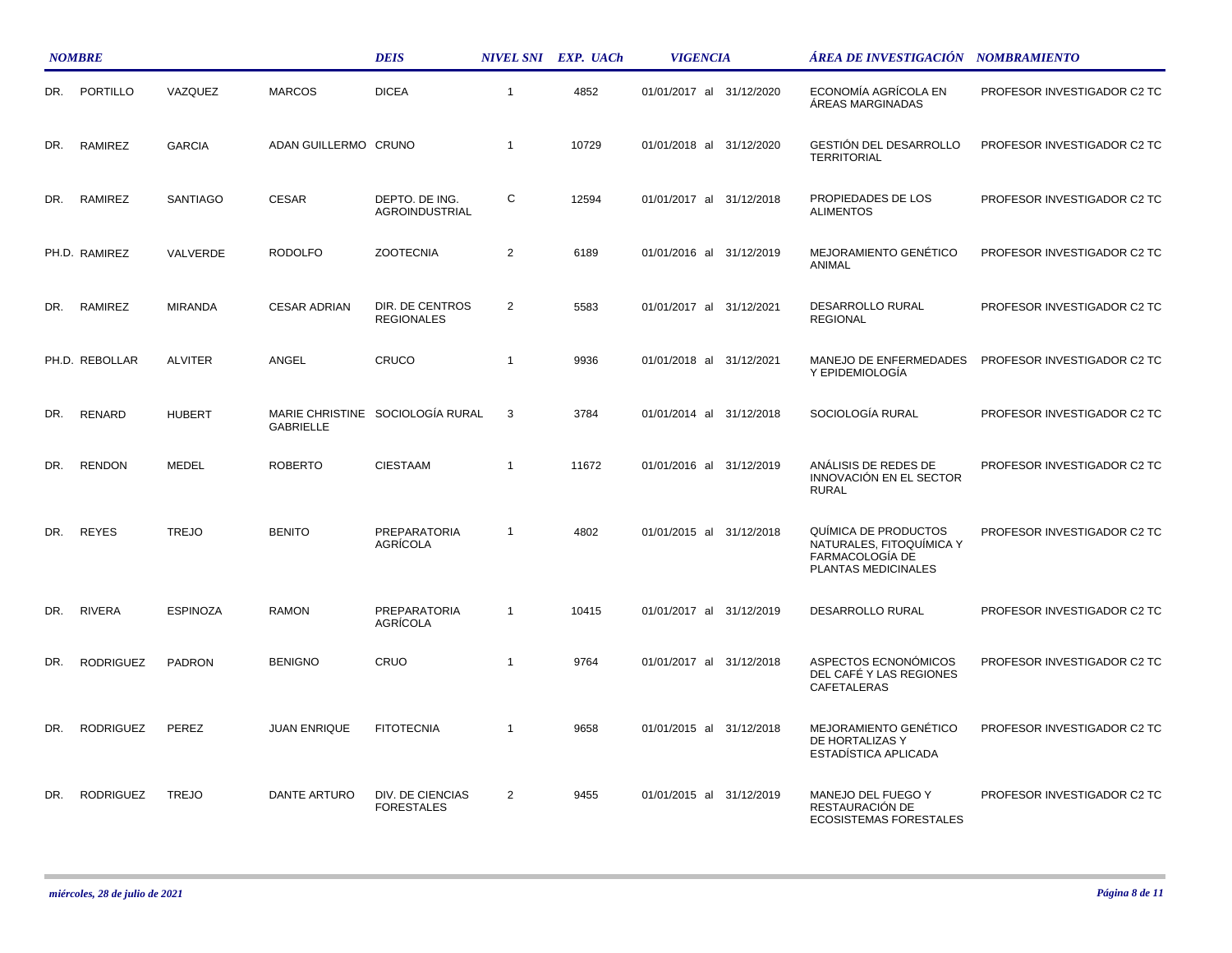|     | <b>NOMBRE</b>    |                       |                        | <b>DEIS</b>                           |                | NIVEL SNI EXP. UACh | <b>VIGENCIA</b>          | ÁREA DE INVESTIGACIÓN NOMBRAMIENTO                                                         |                             |  |
|-----|------------------|-----------------------|------------------------|---------------------------------------|----------------|---------------------|--------------------------|--------------------------------------------------------------------------------------------|-----------------------------|--|
| DR. | <b>RODRIGUEZ</b> | <b>DE LARA</b>        | RAYMUNDO               | <b>ZOOTECNIA</b>                      | $\overline{1}$ | 7798                | 01/01/2016 al 31/12/2019 | <b>MANEJO Y EFICIENCIA</b><br>REPRODUCTIVA EN CONEJOS                                      | PROFESOR INVESTIGADOR C2 TC |  |
| DR. | <b>ROJAS</b>     | <b>HERRERA</b>        | <b>JUAN JOSE</b>       | SOCIOLOGÍA RURAL                      | $\overline{1}$ | 6267                | 01/01/2016 al 31/12/2018 | <b>COOPERATIVISMO Y</b><br>ECONOMIA SOLIDARIA                                              | PROFESOR INVESTIGADOR C2 TC |  |
| DR. |                  | ROMANTCHIK KRIUCHKOVA | <b>EUGUENI</b>         | DEPTO. DE ING.<br>MECÁNICA AGRÍC.     | $\overline{1}$ | 9599                | 01/01/2016 al 31/12/2018 | MECANIZACIÓN Y<br>AUTOMATIZACIÓN EN<br><b>AGRICULTURA Y SISTEMAS</b><br>SOLARES RENOVABLES | PROFESOR INVESTIGADOR C2 TC |  |
| DR. | <b>ROMO</b>      | LOZANO                | <b>JOSE LUIS</b>       | DIV. DE CIENCIAS<br><b>FORESTALES</b> | 2              | 5098                | 01/01/2018 al 31/12/2021 | ECONOMÍA AMBIENTAL Y DE<br><b>LOS RECURSOS NATURALES</b>                                   | PROFESOR INVESTIGADOR C2 TC |  |
|     | PH.D. RUIZ       | <b>FLORES</b>         | <b>AGUSTIN</b>         | <b>ZOOTECNIA</b>                      | $\overline{1}$ | 9774                | 01/01/2017 al 31/12/2020 | MEJORAMIENTO GENÉTICO<br>ANIMAL                                                            | PROFESOR INVESTIGADOR C2 TC |  |
| DR. | <b>RUIZ</b>      | <b>GARCIA</b>         | <b>AGUSTIN</b>         | IRRIGACIÓN                            | $\overline{1}$ | 10544               | 01/01/2016 al 31/12/2018 | MECANIZACIÓN<br>MODELACIÓN Y<br>OPTIMIZACIÓN DE<br><b>BIOSISTEMAS</b>                      | PROFESOR INVESTIGADOR C2 TC |  |
| DR. | SAGARNAGA        | <b>VILLEGAS</b>       | <b>LETICIA MYRIAM</b>  | <b>ZOOTECNIA</b>                      | $\overline{1}$ | 9807                | 01/01/2018 al 31/12/2021 | POLÍTICAS PUBLICAS Y<br>ANÁLISIS SECTORIALES                                               | PROFESOR INVESTIGADOR C2 TC |  |
|     | PH.D. SAHAGUN    | CASTELLANOS           | <b>JAIME</b>           | <b>FITOTECNIA</b>                     | 3              | 2455                | 01/01/2010 al 30/12/2024 | ESTADÍSTICA Y CÁLCULO<br>APLICADOS A LA AGRONOMÍA                                          | PROFESOR INVESTIGADOR C2 TC |  |
| DR. | SALAS            | <b>GONZALEZ</b>       | <b>JOSE MARIA</b>      | SOCIOLOGÍA RURAL                      | -1             | 9215                | 01/01/2018 al 31/12/2021 | POLÍTICAS PUBLICAS Y<br>ANÁLISIS SECTORIAL                                                 | PROFESOR INVESTIGADOR C2 TC |  |
|     | PH.D. SALAZAR    | <b>MORENO</b>         | <b>RAQUEL</b>          | DEPTO. DE ING.<br>MECÁNICA AGRÍC.     | $\overline{1}$ | 8277                | 01/01/2018 al 31/12/2021 | <b>MATEMÁTICAS Y</b><br>MODELACIÓN APLICADAS A<br>LA AGRICULTURA                           | PROFESOR INVESTIGADOR C2 TC |  |
| DR. | SANCHEZ          | DEL CASTILLO          | <b>FELIPE</b>          | <b>FITOTECNIA</b>                     | $\overline{2}$ | 48                  | 01/01/2010 al 30/12/2024 | FISIOLOGÍA VEGETAL EN<br>AGRONOMÍA, HIDROPONIA,<br><b>INVERNADEROS</b>                     | PROFESOR INVESTIGADOR C2 TC |  |
| DR. | <b>SANTOYO</b>   | <b>CORTES</b>         | <b>VINICIO HORACIO</b> | DEPTO. DE ING.<br>AGROINDUSTRIAL      | $\overline{2}$ | 834                 | 01/01/2018 al 31/12/2021 | EXTENSIONISMO RURAL E<br><b>INNOVACIÓN</b><br>AGROEMPRESARIAL                              | PROFESOR INVESTIGADOR C2 TC |  |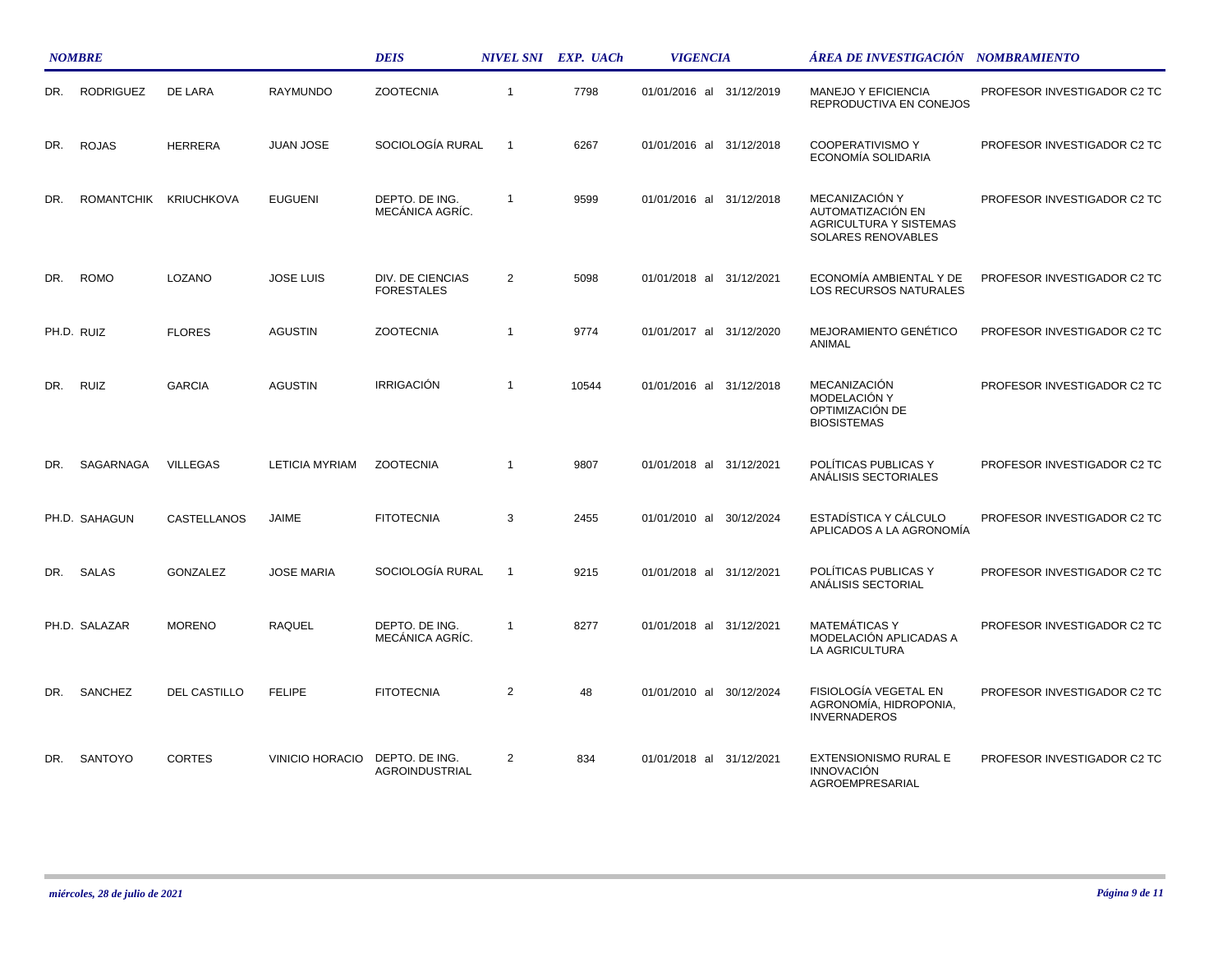|      | <b>NOMBRE</b>               |                  |                                         | <b>DEIS</b>                     |                | NIVEL SNI EXP. UACh | <b>VIGENCIA</b>             | ÁREA DE INVESTIGACIÓN NOMBRAMIENTO                                                 |                             |
|------|-----------------------------|------------------|-----------------------------------------|---------------------------------|----------------|---------------------|-----------------------------|------------------------------------------------------------------------------------|-----------------------------|
| DR.  | SCHWENTESIU RINDERMANN<br>S |                  | <b>RITA ELISE</b>                       | <b>CIESTAAM</b>                 | 3              | 8477                | 01/01/2016 al 31/12/2019    | ECONOMÍA AGRÍCOLA                                                                  | PROFESOR INVESTIGADOR C2 TC |
| DR.  | <b>SEGURA</b>               | <b>LEDESMA</b>   | <b>SERGIO DAMIAN</b>                    | CRUCO                           | $\mathbf{1}$   | 10838               | 01/01/2018 al 31/12/2021    | RECURSOS GENÉTICOS DE<br><b>FRUTALES</b>                                           | PROFESOR INVESTIGADOR C2 TC |
| DR.  | <b>SEPULVEDA</b>            | <b>JIMENEZ</b>   | <b>DANIEL</b>                           | <b>PREPARATORIA</b><br>AGRÍCOLA | C              | 1248                | 01/01/2018 al 31/12/2020    | MATEMÁTICAS APLICADAS A<br>LA ECONOMÍA                                             | PROFESOR INVESTIGADOR C2 TC |
| DR.  | <b>SEPULVEDA</b>            | GONZALEZ         | <b>IBIS HORTENSIA</b><br><b>MIRELLA</b> | SOCIOLOGÍA RURAL                | $\overline{1}$ | 775                 | 01/01/2013 al 31/12/2027    | MIGRACIÓN Y CAMBIO<br>TECNOLÓGICO DESARROLLO                                       | PROFESOR INVESTIGADOR C2 TC |
| DR.  | <b>SERRATO</b>              | CRUZ             | MIGUEL ANGEL                            | <b>FITOTECNIA</b>               | 2              | 5902                | 01/01/2016 al 31/12/2019    | RECURSOS GENÉTICOS Y<br>AGRICULTURA REGIONAL                                       | PROFESOR INVESTIGADOR C2 TC |
| DR.  | <b>TLAPAL</b>               | <b>BOLAÑOS</b>   | <b>BERTHA</b>                           | PARASITOLOGÍA<br>AGRÍCOLA       | $\mathbf{1}$   | 11052               | 01/01/2017 al 31/12/2019    | <b>MICOLOGÍA</b>                                                                   | PROFESOR INVESTIGADOR C2 TC |
| DR.  | <b>TORRES</b>               | CARRAL           | <b>GUILLERMO</b><br>ARTURO              | SOCIOLOGÍA RURAL                | $\overline{2}$ | 617                 | 01/01/2017 al 31/12/2021    | DESARROLLO SUSTENTABLE                                                             | PROFESOR INVESTIGADOR C2 TC |
| DR.  | <b>TREJO</b>                | CALZADA          | <b>RICARDO</b>                          | <b>URUZA</b>                    | $\mathbf{1}$   | 3823                | 01/01/2018 al<br>31/12/2020 | FISIOLOGÍA VEGETAL<br>AMBIENTAL Y<br><b>FITORREMEDIACIÓN</b>                       | PROFESOR INVESTIGADOR C2 TC |
| DR.  | <b>TRENCH</b>               | <b>HAMILTON</b>  | <b>TIMOTHY</b><br><b>RODERICK</b>       | <b>URUSSE</b>                   | $\mathbf{1}$   | 11124               | 01/01/2017 al 31/12/2019    | ECONOMÍA CAMPESINA Y<br>ECOLOGÍA POLÍTICA                                          | PROFESOR INVESTIGADOR C2 TC |
| M.C. | URIBE                       | <b>GOMEZ</b>     | <b>MIGUEL</b>                           | <b>SUELOS</b>                   | $\overline{1}$ | 9560                | 01/01/2018 al 31/12/2020    | AGROFORESTERIA,<br><b>SISTEMAS</b><br><b>AGROFORESTALES</b>                        | PROFESOR INVESTIGADOR C2 TC |
| DR.  | VALADEZ                     | <b>MOCTEZUMA</b> | <b>ERNESTINA</b>                        | <b>FITOTECNIA</b>               | $\mathbf{1}$   | 4859                | 01/01/2017 al 31/12/2020    | <b>BIOLOGÍA MOLECULAR.</b><br>MARCADORES GENÉTICO-<br><b>MOLECULARES</b>           | PROFESOR INVESTIGADOR C2 TC |
| DR.  | VALDEZ                      | CEPEDA           | RICARDO DAVID                           | <b>CRUCEN</b>                   | 3              | 5916                | 01/01/2014 al 31/12/2018    | SISTEMAS DINÁMICOS<br><b>COMPLEJOS EN</b><br>AGRICULTURA DE ZONAS<br><b>ARIDAS</b> | PROFESOR INVESTIGADOR C2 TC |
| DR.  | VALDIVIA                    | <b>ALCALA</b>    | <b>RAMON</b>                            | <b>DICEA</b>                    | $\mathbf{1}$   | 8455                | 01/01/2017 al 31/12/2020    | ECONOMÍA AGRÍCOLA Y<br>ECONOMÍA DE LOS<br>RECURSOS NATURALES                       | PROFESOR INVESTIGADOR C2 TC |